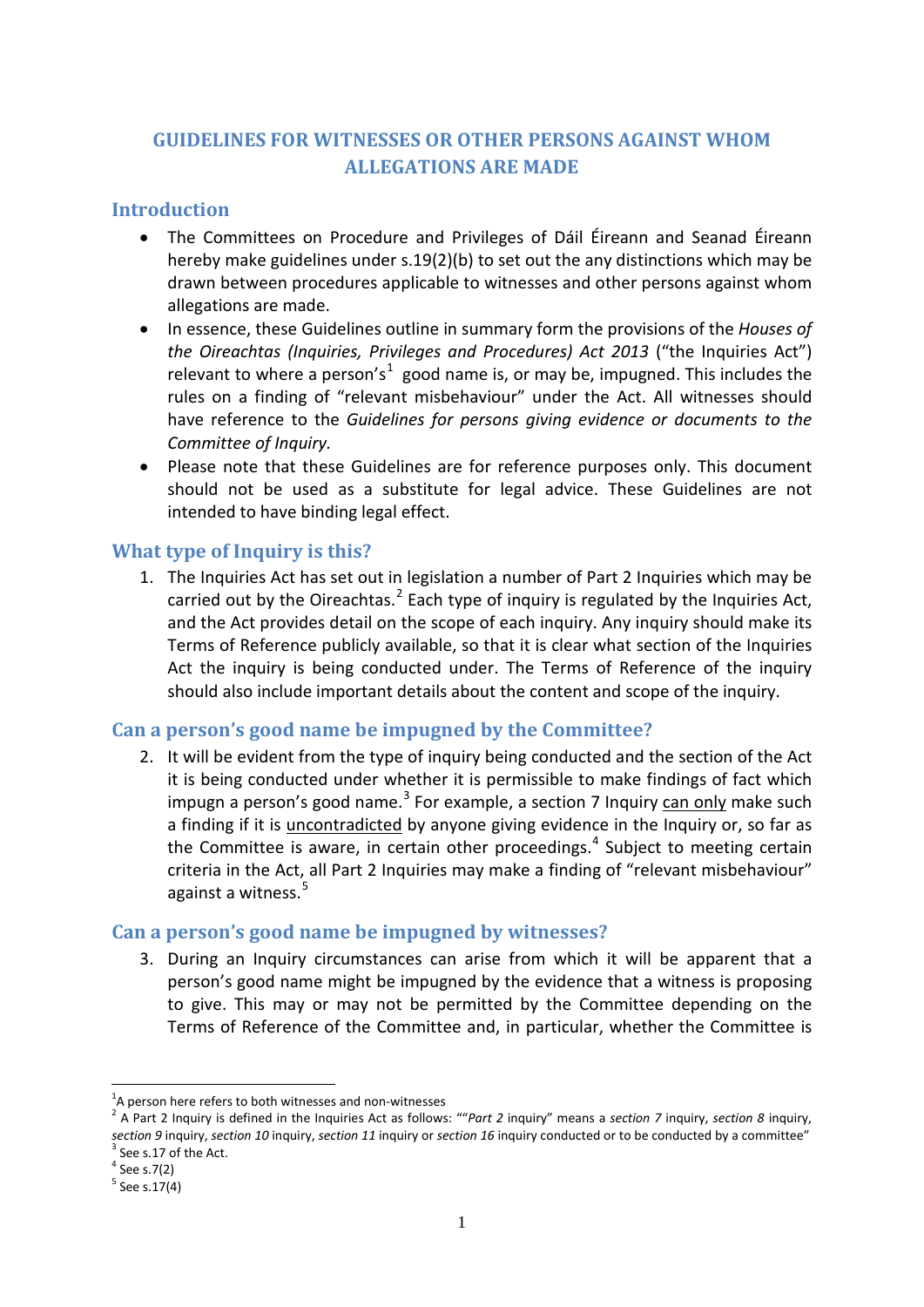empowered to make findings against that person. Further details on how such impugnment will be treated are set out below.

#### **What is "relevant misbehaviour"?[6](#page-1-0)**

- 4. A Committee can make a finding of fact of "relevant misbehaviour" by a witness if the witness has failed to co-operate with the Inquiry by:
	- a. failing to attend the Inquiry as a witness when required under this Act to do so by the Committee,
	- b. attending the Inquiry as a witness but refusing to answer a question (not being a question that the witness is entitled by law to refuse to answer) put to him or her by the Committee,
	- c. failing to give to the Inquiry a document within his or her possession or control (not being a document that the person is entitled by law to withhold from the Inquiry) when required under the Inquiries Act to do so by the Committee,
	- d. giving evidence or a document to the Inquiry that is false or misleading in a material particular,
	- e. destroying, or attempting to destroy, evidence,
	- f. influencing, or attempting to influence, witnesses,
	- g. interfering with, or attempting to interfere with, witnesses, or
	- h. otherwise obstructing or interfering with the Inquiry in an unlawful manner.

#### **What are the consequences of a finding of "relevant misbehaviour"?**

5. If a finding of "relevant misbehaviour" has been made against a witness, they may be subject to an award of legal costs<sup>[7](#page-1-1)</sup> or Inquiry expenses<sup>[8](#page-1-2)</sup> being made against them. For further information on this witnesses may have reference to the Guidelines on Legal Costs and/or the Guidelines on Expenses as appropriate. Certain behaviour which may constitute "relevant misbehaviour" may also amount to a criminal offence under the Act.<sup>[9](#page-1-3)</sup>

# **What is the standard of proof for a Committee in making a finding of fact which impugns a person's good name?[10](#page-1-4)**

6. The standard of proof is that applicable to civil proceedings, namely the balance of probabilities.

# **How will a person know if their good name is being impugned within the meaning of the Act?**

7. In some instances it may be clear, for example if a witness's conduct is the main focus of the Inquiry. If a person is unsure, they may, at any time, apply to the

<u>.</u>

<span id="page-1-0"></span> $6$  See s.2(1) where relevant misbehaviour is defined as follows: ""relevant misbehaviour", in relation to the Committee conducting a *Part 2* inquiry, means a finding of fact by the Committee which falls within any of *paragraphs (a)* to *(h)* of *section 14*;". See also s.14<br> $^7$  See s.48(1)(d) and s.48 generally

<span id="page-1-2"></span><span id="page-1-1"></span> $8$  See s.55(1)(d) and s.55 generally

 $<sup>9</sup>$  See s.30 and s.32.</sup>

<span id="page-1-4"></span><span id="page-1-3"></span><sup>&</sup>lt;sup>10</sup> See s.27 of the Act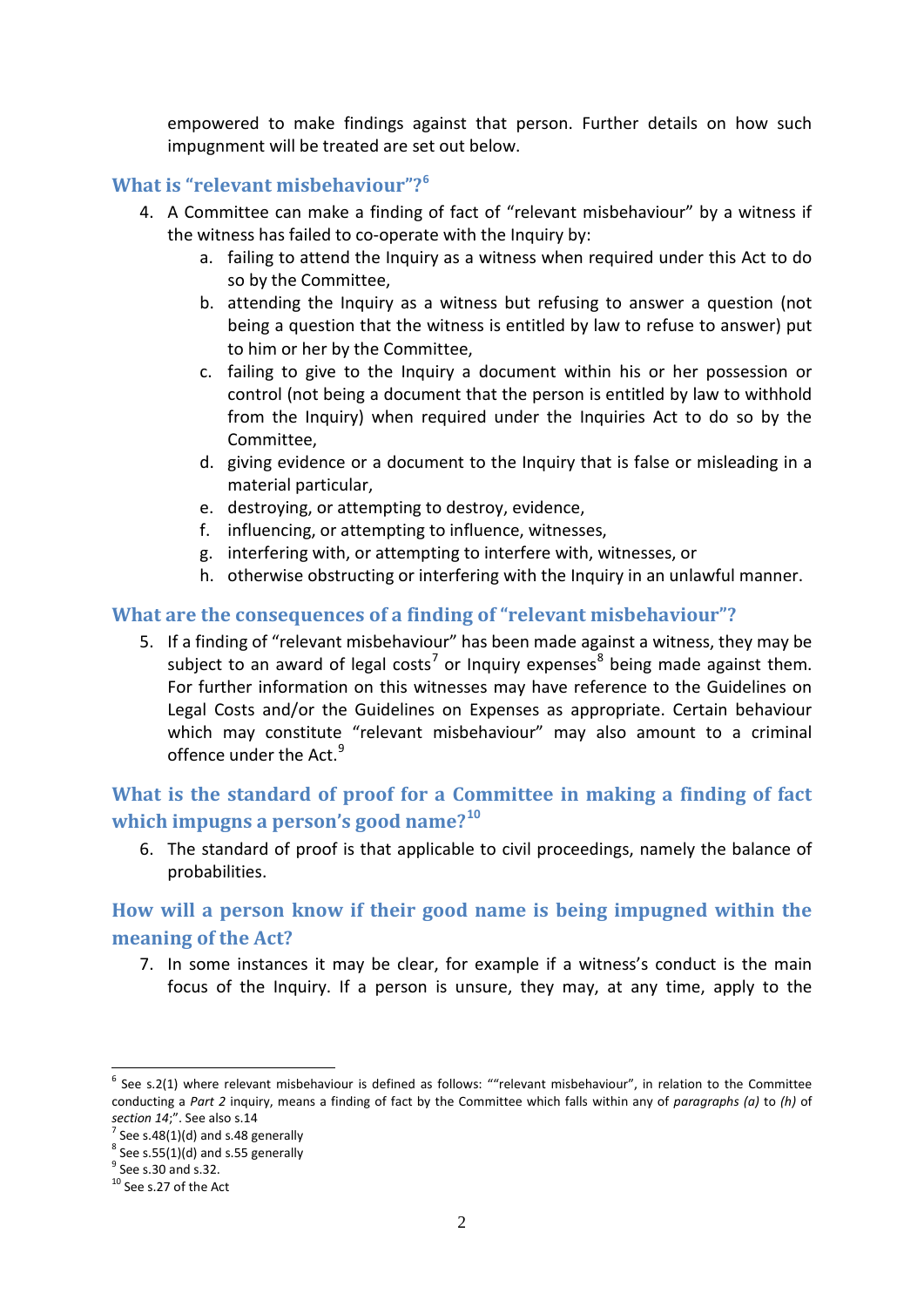Committee for a determination as to whether they are a person whose good name is or may be directly impugned by the Inquiry. $11$ 

# **If a person's good name is, or is likely to be, directly impugned, what rights do they have?**

- 8. It is important to remember that as with any witness, a person whose good name may be affected retains all of the normal rights accorded to witnesses appearing before Inquiries. Further details on those general rights are set out under the *Guidelines for persons giving evidence or documents to the Committee of Inquiry*. However, you may also be entitled to certain additional rights which are set out below. Further, if you are a person who is not appearing before the Inquiry (i.e. you are not a witness) then you may still have certain rights if your good name is or may be impugned. $^{12}$  $^{12}$  $^{12}$  These are also set out below.
- 9. If a person is one against whom the Committee is entitled to make a finding directly impugning his/her good name, and his/her good name is to be, or is likely to be directly impugned by a witness, they have certain additional rights to most persons.[13](#page-2-2) For completeness these are repeated here:
	- a. To be given advance notice in writing of the evidence proposed to be given against him or her in so far as such evidence is reasonably ascertainable,
	- b. To cross-examine the witness (or any other witness who is relevant to such impugnment) for the purpose of challenging the allegation, whether by his or her legal practitioner or otherwise,
	- c. To give evidence to the Inquiry to answer the allegation,
	- d. To call witnesses to answer the allegation,
	- e. To make a submission at the close of evidence, and
	- f. subject to *s.24(2)*, *[14](#page-2-3)* request the Committee
		- i. to direct specified persons to attend before the Inquiry to give evidence, and
		- ii. to procure, by direction, the giving of specified documents to the Inquiry.
- 10. In addition, persons against whom findings of fact are being made which directly impugn their good name are entitled to receive a copy of the draft Committee report.<sup>[15](#page-2-4)</sup> Where they form a belief that there are certain issues with the draft report<sup>16</sup>, the person may, within 14 days after they have been given the draft report (or longer if so specified by the Committee), give to the Committee a statement in writing setting out the reasons for that belief and requesting the Committee to review the draft report having regard to the statement. Having considered the statement, heard additional evidence (if it feels it appropriate to do so) and having

<u>.</u>

<span id="page-2-0"></span> $11$  See s.47(4) of the Act. See also s.25 which is of relevance to persons who are not witnesses, and deals with their right in certain circumstances to be furnished with the transcript of evidence.

<span id="page-2-1"></span><sup>&</sup>lt;sup>12</sup> It may be the case that a "non-witness" might decide to, for example, give evidence to the Inquiry to answer an allegation made against them (per s.24(1)(c)) and by virtue of taking this step, become a witness.

<span id="page-2-3"></span><span id="page-2-2"></span><sup>&</sup>lt;sup>13</sup> See s.24.<br><sup>14</sup>Subsection (2) states: "The Committee may comply with a request under subsection (1)(f) made to it and shall do so if it *considers that, having regard to the requirement to observe fair procedures, it is necessary or expedient to do so."*

<span id="page-2-5"></span><span id="page-2-4"></span> $16$  See s.39(1) (a) to (e)